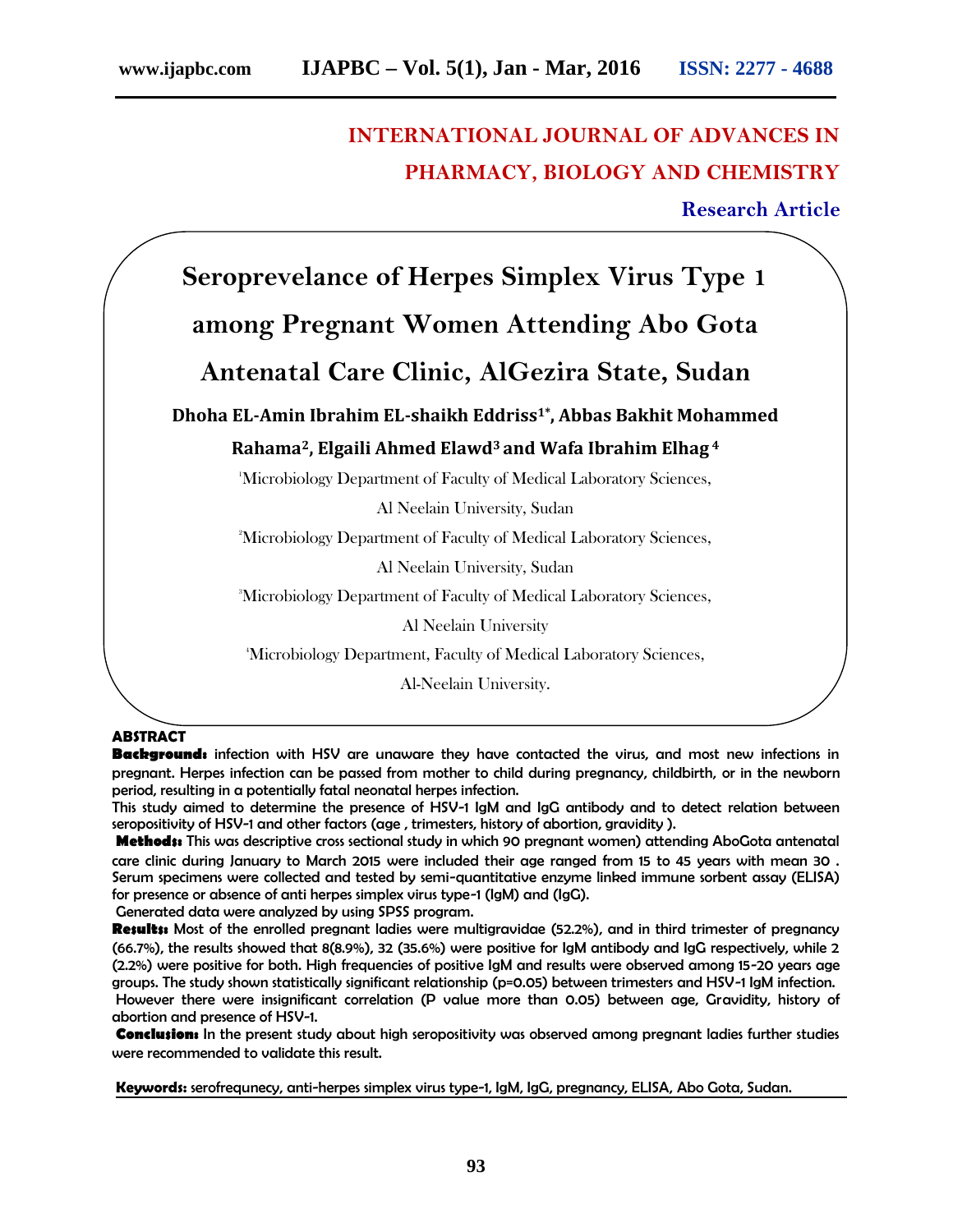#### **INTRODUCTION**

Herpes simplex virus (HSV) is an ubiquitous, enveloped, and double stranded DNA virus, belonging to the family of Herpesviridae transmitted across mucosal membranes and non intact skin, that migrate to nerve tissues, where they persist in a latent state. HSV-1 predominates in orofacial lesions, and it is typically found in the trigeminal ganglia, whereas HSV-2 is most commonly found in the lumbosacral ganglia  $[1]$ .

HSV-1 infection typically occurs during childhood and adolescence through direct oral exposure and, if symptomatic, it is characterized by orolabial or facial lesions. However, recent studies have showed that HSV-1 has become a major causative agent of genital herpes in some developed countries<sup>[2, 3]</sup>

Infected with HSV are unaware they have contacted the virus, and most new infections in pregnant  $[4]$ .

Intrauterine HSV infection accounts for 5% of HSV infections in neonates. The highest risk of intrauterine infection has been observed in pregnant (about 50%) who develop disseminated HSV infections and 90% of those are related to HSV-2. Both primary and recurrent maternal infection can result in congenital disease, even if the risk after recurrent infection is small  $^{[5]}$ .

Intrauterine viral transmission is highest during the first 20 weeks of gestation leading to abortion, stillbirth, and congenital anomalies. The perinatal mortality is  $50\%$ <sup>[5].</sup>

Neonatal herpes is one of the most serious complications of genital herpes. Healthcare providers should ask all pregnant women if they have a history of genital herpes. Herpes infection can be passed from mother to child during pregnancy, childbirth, or in the newborn period, resulting in a potentially fatal neonatal herpes infection. During pregnancy there is a higher risk of perinatal transmission during the first outbreak than with a recurrent outbreak, thus it is important that women avoid contracting herpes during pregnancy. [6].

Turkey asymptomatic pregnant women who were admitted to Gynecology and Obstetrics clinics of Izmir Ataturk Research and Training Hospital for routine control, were investigated for IgG and IgM antibodies specific for HSV-1 and HSV-2 were screened by commercial ELISA Total IgG seropositivity rates for HSV-1 were found as 94.7% (108/114), while IgM seropositivities were 0 (0/114) [10].

The aim of this study was to determine the presence of HSV-1 IgM and IgG antibody and to detect relation between seropositivity of HSV-1 and other factors (age , trimesters, abortion, and gravidity ).

#### **MATERIALS AND METHODS Design:**

The present study was descriptive cross sectional study carried out in ALNeelain University in which 90 pregnant women at reproductive aged (12-45) years attending AboGota antenatal care clinic during January to March 2015 were enrolled.

#### **Ethical consideration:-**

Written consent was taken from patients under study , and approval from research ethical comitee ALNeelin university.

#### **Experimental work: Collection of specimens:**

Before collecting the specimen Each subject completed a structured questionnaire. Relevant sociodemographic variables were analyzed.

A total of 90 blood specimens were collected, serum was separated from a pregnant women, the samples were then stored at -20°C refrigerator.

#### **Processing of specimens:**

Serum samples were analyzed using Enzyme-linked immune sorbent assay (indirect ELISA) kits (Virion\Serion, Germany) for anti-Herpes Simplex virus type-1 (HSV-1) (IgM) and (IgG) the same method for both. Negative and positive controls were used, and the ELISA kits tested within analyzing the serum samples.

All sera and reagents were brought to room temperature for at least 15-30 minutes before the test was carried out. The washer buffer diluted 3 % with distilled water. The strips needed were set in strip holder and numbered sufficient number of wells including one negative control two stander and one calibrator. The specimens were diluted 1:100 with sample buffer for IgG and were diluted 1:100 with and rheumatoid factor absorbent and sample buffer (2:8) to avoid interfere of IgM with rheumatoid factor, samples incubated for 10 minutes at room temperature. The controls are ready to use as supplied. 100μl of samples were added in to each well and 100μl stander and negative controls in to their respective wells. A separated disposal pipette tip was used for each specimen .The plate was covered with the plate cover and incubated for 1 hour at 37°C in moisture . At the ends of the incubation the plate covers was removed and discard, then washed each well automatically 3 times with 400μl working strength wash buffer. Each time the micro wells were allowed to soaked for 30-60 seconds. After the final washing cycle, the plate was blotted on to a clean towel, to remove any remaining buffer. 100μl of peroxidase –labeled anti- IgM human (goat) were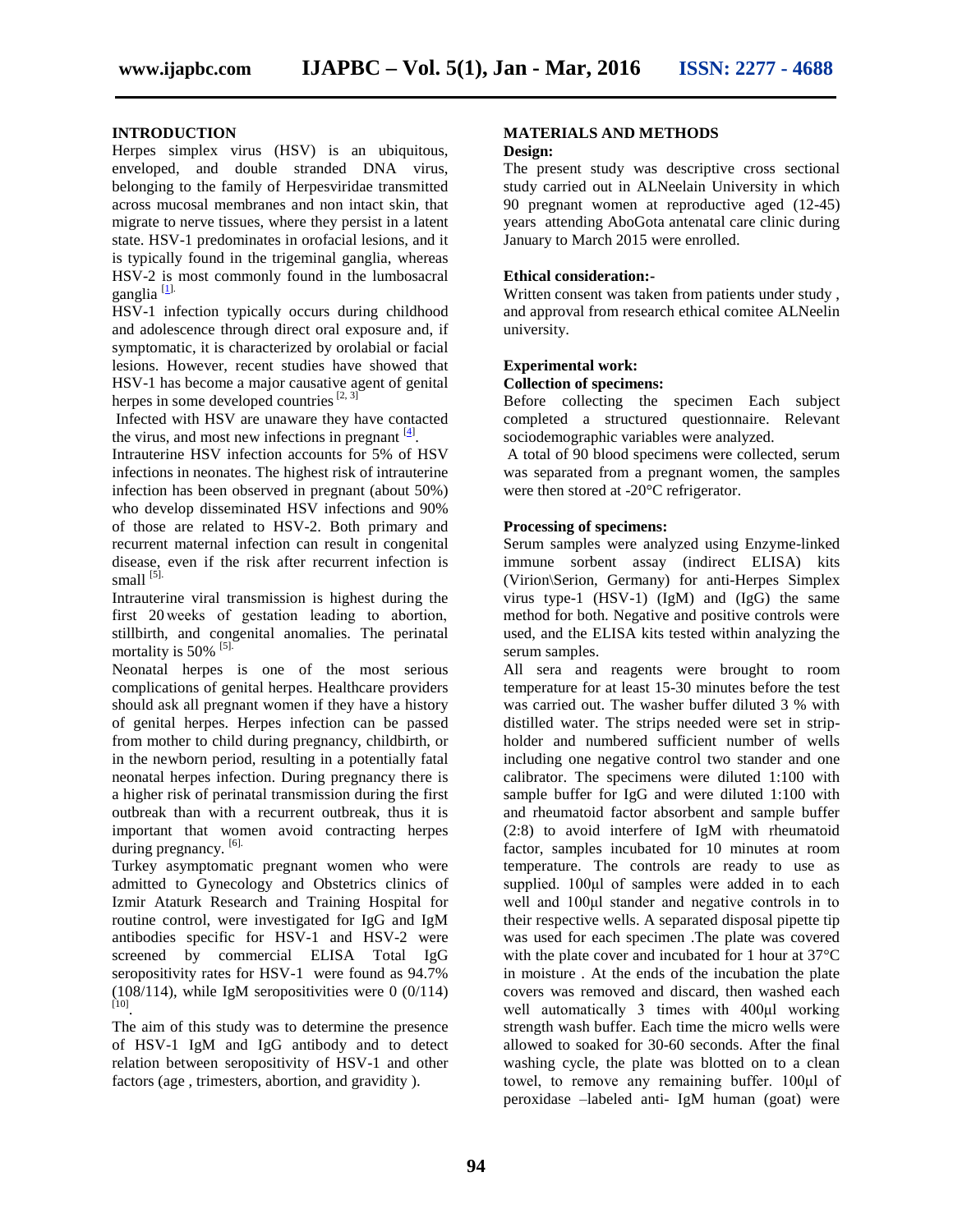added in to each well except the blank. The plate was covered with the plate cover and incubated for 30 minutes at 37°C. Then the plate cover was removed and washed. 100μl of chromogen/substrate solution were added in to each well including the Blank, then was Incubated at 37°C for 15 minutes. 100μl of Stop solution was added in to each well in the same order and the same speed as the chromogen/substrate solution was introduced. The plate reader was calibrated with the calibrator well and read the absorbance at 450nm.

#### **Measurement:**

Photometric measurement of colour intensity was red at 450 wavelength within 15 minutes of added stop solution.

#### **Calculation of results and interpretation:**

Results were semi quantitatively. Formula to calculation: The mean between two standers value\*factor Recommend interpreted results as follows:

**IgM: Ratio <0.5: negative Ratio** ≥ **0.5 to 0.8 broder line Ratio** ≥ **0.8 positive IgG: Ratio <0.18: negative Ratio** ≥ **0.18 to 0.26 broder line Ratio** ≥ **0.26 positive**

#### **Data Analysis:**

Data retrieved from the questionnaires were analyzed using the Statistical Package for Social Sciences (SPSS) version 16 and the Microsoft Excel (MS) software program. The seroprevelence of anti-HSV-1 (IgM and IgG), age, trimesters, and gravidity distribution were analyzed among pregnant women. The degree of association of seroprevelence (IgM and IgG) with age, trimesters, gravidity and were determined using Chi square test. Statistical significance was set at p-value of less than or equal to (0.0

#### **RESULT**

A total of 90 pregnant ladies who enrolled in this study. Their age ranges from 15-45 years with mean 30 Figure (1) , most of them were multigravidae (52.2%), in third trimester of pregnancy (66.7%), The results showed that  $8(8.9\%)$ , 32  $(35.6\%)$  were positive for IgM antibody and IgG respectively (fig  $2,3)$ , while  $2(2.2%)$  were positive for both. High frequencies of positive IgM and IgG results were observed among 15-20 age groups (table 1) and who were in third trimester 6 (6.7%) for HSV IgM, while

it was 22 (24.4%) for IgG (tables 2). Regarding abortion  $1(1.1\%)$  for HSV IgM, while it was  $4(4.4\%)$ for IgG were had past history of abortion (table 3), and were multigravidae (tables 4). The statistical analysis showed significant relationship (p=0.05) between trimester and HSV-1 IgM infection and there were insignificant correlation (P value more than (0.05) between age, Gravidity, past history of abortion and presence of HSV-1.

#### **DISCUSSION**

Herpes Simplex virus infection occurs worldwide but its epidemiologyvaries between different countries between groups of individuals. The seroprevalence of HSV-1 and HSV-2 antibodies is an accurate method of determining the epidemiology of this infection<sup>[7,8]</sup>.

Even though genital herpes infection in pregnant women is common and rarely serious, the risk of vertical transmission to the infant when the mother develops a primary infection during the third trimester is high and this risk increases the closer to the time of delivery  $[8, 9]$ .

This w study was carried in AboGota antenatal care clinic aimed to detect the presence of HSV-1 IgM and IgG antibody.

Our study included 90 pregnant women were investigated for HSV IgM and IgG. seropositivity of HSV IgM were 8(8.9%), IgG were 32(35.6%))among pregnant women, when compared with other study carried out in Gynecology and Obstetrics clinics of Izmir Ataturk Research and Training (2009) it found to be higher than their results was 0( 0%) HSV-1 IgM positive while IgG seropositivity rates for HSV-1 were found as  $(108/114)$  94.7%  $^{[10]}$ , other study carried out in Nigeria (2013) it found to be highest than other results was 0(0%) HSV-1 IgM positive while IgG seropositivity rates for HSV-1 were found as  $(255/264)$   $96.6\%$ <sup>[11]</sup>.

In the present study seropositive result was high among 15-20 years age range HSV IgM were 1(1.9%), IgG were 16(30.8%).

In the present study the relationship between seropositivity and trimester demonstrated that seropositivity of HSV IgG was the highest for third trimester 22 (24.4%); while it was the highest for third 6 (6.7%) trimester for HSV IgM.

In Allahabad (India) Seropositivity of HSV IgG was the highest for third trimester and it was followed by second and first trimester; while it was the highest for first trimester for HSV IgM and it was followed by third and second trimester. Seroprevalence of HSV IgG IgM was 32 (53.3%), 61 (66.3%), and 27 (69.2%) for first, second and third trimester, respectively. Seroprevalence of HSV IgG IgM group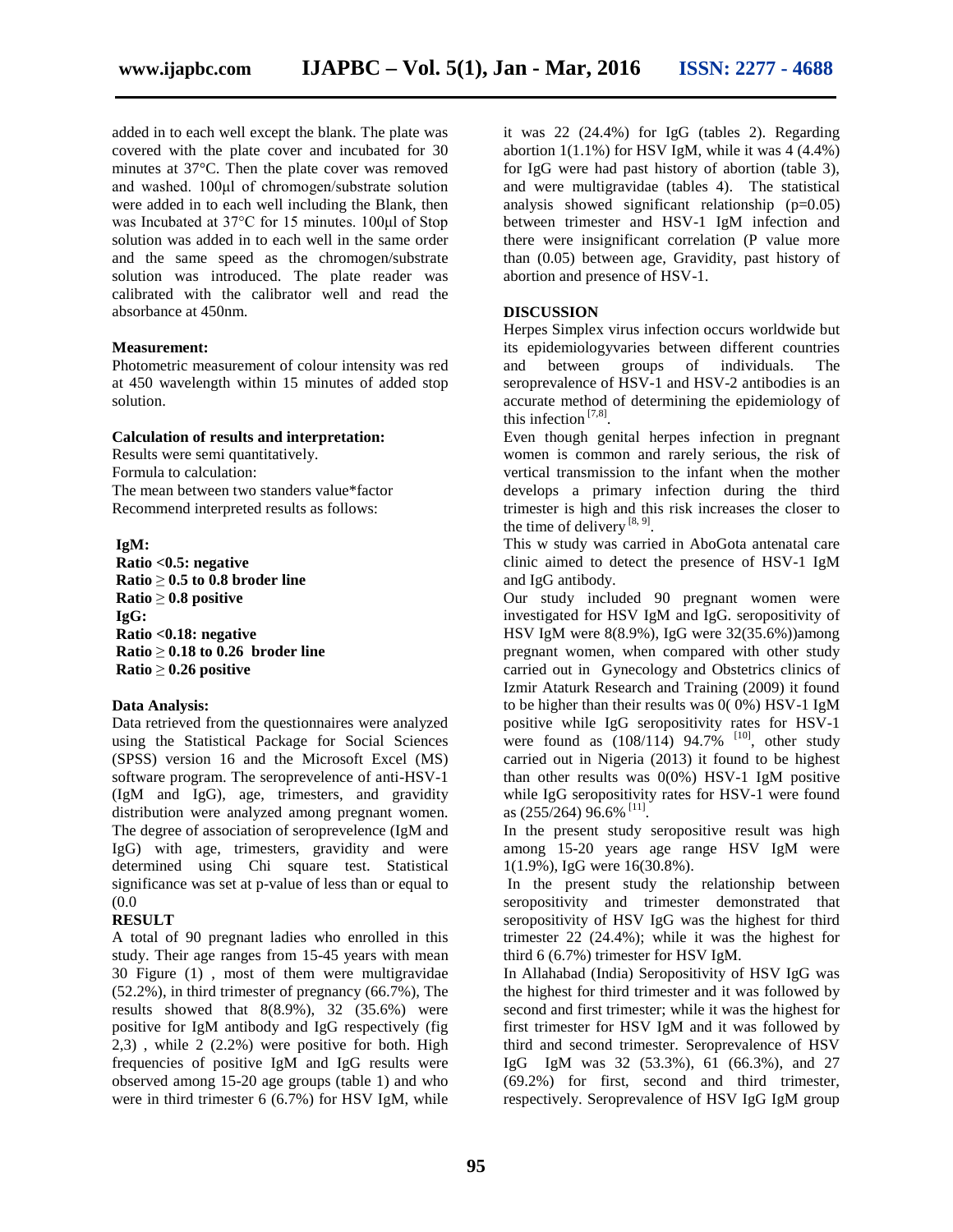was 02 (3.3%), 01 (1.1%) and 01 (2.6%) for first, second and third trimester, respectively. Seroprevalence of HSV IgG IgM group was 26 (43.3%), 30 (32.6%), and 11 (28.2%) for first, second and third trimester, respectively.  $[12]$ .

In the present study the relationship between seropositivity and abortion demonstrated that seropositive of HSV-1 IgM were 1(1.1%) , IgG were seropositive of HSV-1 IgM were 1(1.1%), IgG were 4(4.4%))among pregnant women were had history of abortion while HSV-1 IgM were7 (7.8%), IgG were 28 (31.1%) had not , when compared with study carried out in Tehran, Iran(2014) demonstrated that There were no significant relationship between abortion and serologic results of HSV-1 7 among pregnant women had history of abortion while 146 had  $not^{[13]}$ . had not, when compared with study<br>i Tehran, Iran(2014) demonstrated that<br>no significant relationship between<br>serologic results of HSV-1 7 among and third trimester, respectively. This study reported high result for serofrequency of<br>
valence of HSV IgG IgM group was 26<br>
dimester, respectively.<sup>[12]</sup>, 30 (32.6%), and 11 (28.2%) for first, second<br>
dimester, respecti

#### **CONCLUSION**

This study reported high result for serofrequency of HSV-1 among pregnant women that indicate the important of screening for HSV-1 infection for all pregnant women. We recommended vaccinating all pregnant women attending antenatal care clinic. Further confirmation and mentoring with large scale population is recommended.

#### **ACKNOWLEDGMENT**

Our thanks to all pregnant women attending AboGota Antenatal Care Clinic who contributes in this study, department of Medical Microbiology in Faculty of Medical Laboratory Sciences AL Neelain University, and all staff and Research lab for their technical support.



**Figure 1 Distribution of study population according to their age (n=90)**



**Figure 2 Frequency of anti HSV-1 IgM among study population (n= 90)**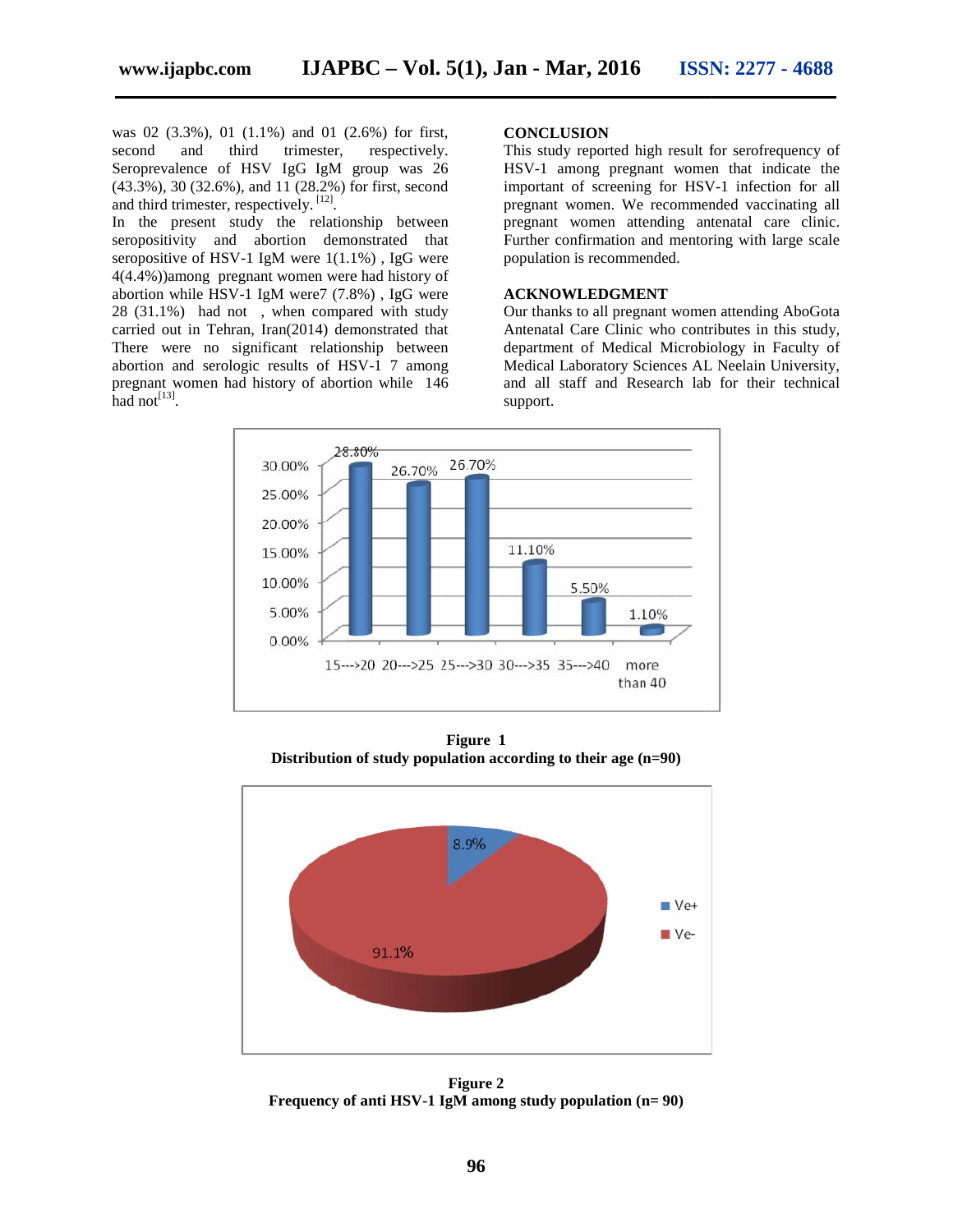

**Figure 3 Frequency of anti HSV-1 IgG among study population (n= 90) Frequency of among study** 

|                     | $\sim$ . $\sim$ . $\sim$ . $\sim$ . $\sim$ . $\sim$ . $\sim$ . $\sim$ . $\sim$ . $\sim$ . $\sim$ . $\sim$ . $\sim$ . $\sim$ . $\sim$ . $\sim$ . $\sim$ . $\sim$ . $\sim$ . $\sim$ . $\sim$ . $\sim$ . $\sim$ . $\sim$ . $\sim$ . $\sim$ . $\sim$ . $\sim$ . $\sim$ . $\sim$ . $\sim$ . $\sim$ | $\frac{1}{2}$ to age group or starty group (in 50)<br>Total |                           |              |              |
|---------------------|-----------------------------------------------------------------------------------------------------------------------------------------------------------------------------------------------------------------------------------------------------------------------------------------------|-------------------------------------------------------------|---------------------------|--------------|--------------|
| Age groups          | IgM seropositive                                                                                                                                                                                                                                                                              | IgG seropositive                                            | $IgM-IgG$<br>seropositive | Negative     |              |
| $15 \rightarrow 20$ | $2(2.2\%)$                                                                                                                                                                                                                                                                                    | $9(10\%)$                                                   | $1(1.1\%)$                | $15(16.6\%)$ | 26(28.8%)    |
| $20-->25$           | $2(2.2\%)$                                                                                                                                                                                                                                                                                    | $9(10\%)$                                                   | $1(1.1\%)$                | 13 (14.4%)   | 24(26.7%)    |
| $25--30$            | 1(12.5%)                                                                                                                                                                                                                                                                                      | 6(6.7%)                                                     | $0(0\%)$                  | 17 (18.8%)   | 24(26.7%)    |
| $30--35$            | $1(1.1\%)$                                                                                                                                                                                                                                                                                    | $4(4.4\%)$                                                  | $0(0\%)$                  | $5(5.5\%)$   | $10(11.1\%)$ |
| $35-->40$           | $2(2.2\%)$                                                                                                                                                                                                                                                                                    | $3(3.3\%)$                                                  | $0(0\%)$                  | $0(0.0\%)$   | $5(5.5\%)$   |
| more than 40        | $0(0\%)$                                                                                                                                                                                                                                                                                      | 1(1.1)                                                      | $0(0\%)$                  | $0(0\%)$     | $1(1.1\%)$   |
| Total               | $8(8.9\%)$                                                                                                                                                                                                                                                                                    | 32 (35.6%)                                                  | $2(2.2\%)$                | 50 (55.5%)   | 90(100%)     |

**Table 1 Serofrequency of HSV-1 according to age group of study group (n=90)**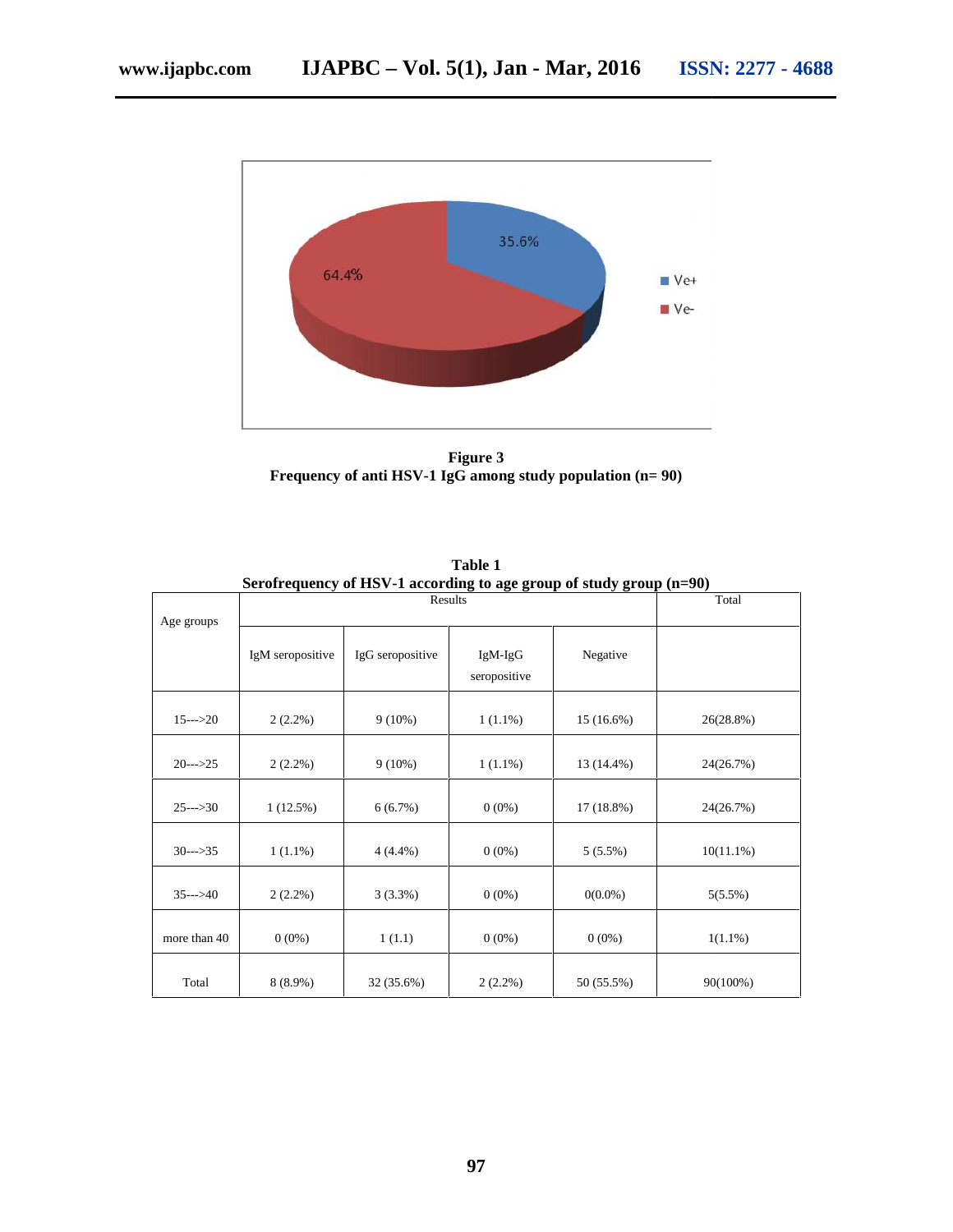| Serofrequency of HSV-1 among pregnant ladies (n=90) according to trimesters of pregnancy |                  |                  |                           |              |              |
|------------------------------------------------------------------------------------------|------------------|------------------|---------------------------|--------------|--------------|
| <b>Trimesters</b>                                                                        |                  | Total            |                           |              |              |
|                                                                                          | IgM seropositive | IgG seropositive | $IgM-IgG$<br>seropositive | Negative     |              |
| First                                                                                    | $2(2.2\%)$       | $4(4.4\%)$       | $0(0\%)$                  | $1(1.1\%)$   | $7(7.8\%)$   |
| Second                                                                                   | $0(0\%)$         | 6(6.7%)          | $0(0\%)$                  | 12 (13.3%)   | 18(20%)      |
| Third                                                                                    | 6(6.7%)          | 22 (24.4%)       | $2(2.2\%)$                | $37(41.1\%)$ | $65(72.2\%)$ |

**Table 2**

| Table 3 |  |
|---------|--|
|---------|--|

#### **Serofrequency of HSV-1 among pregnant ladies (n=90) according to history of abortion**

Total  $8 (8.9\%)$   $32 (35.6\%)$   $2 (2.2\%)$   $50 (55.5\%)$   $90(100\%)$ 

| History of     |                  | Total            |                           |              |              |
|----------------|------------------|------------------|---------------------------|--------------|--------------|
| abortion       | IgM seropositive | IgG seropositive | $IgM-IgG$<br>seropositive | Negative     |              |
| Yes            | $1(1.1\%)$       | $4(4.4\%)$       | $0(0.0\%)$                | $12(13.3\%)$ | $17(18.9\%)$ |
| N <sub>o</sub> | 7(7.8%)          | 28 (31.1%)       | $2(2.2\%)$                | 38(42.2%)    | 73(81.1%)    |
| Total          | $8(8.9\%)$       | 32 (35.6%)       | $2(2.2\%)$                | 50(55.5%)    | 90(100%)     |

**Table 4 Serofrequency of HSV-1 among pregnant ladies (n=90) according to gravidity**

| Gravidity     |                  | Total            |                           |            |              |
|---------------|------------------|------------------|---------------------------|------------|--------------|
|               | IgM seropositive | IgG seropositive | $IgM-IgG$<br>seropositive | Negative   |              |
| Primagravidae | 6(6.7%)          | 13 (14.4%)       | $2(2.2\%)$                | 31(34.4)   | 60(66.7%)    |
| Multigravidae | $2(2.2\%)$       | $19(21.1\%)$     | $0(0.0\%)$                | 19(21.1%)  | $30(33.3\%)$ |
| Total         | $8(8.9\%)$       | 32 (35.6%)       | $2(2.2\%)$                | 50 (55.5%) | 90(100%)     |

#### **REFERENCES**

- 1. Gupta R, Warren T, Wald A. Genital herpes. The Lancet. 2007; 370(9605):2127-2137.
- 2. Mertz GJ, Rosenthal SL, Stanberry LR. Is herpes simplex virus type 1 (HSV-1) now more common than HSV-2 in first episodes of genital herpes Sex Transm Dis. 2003;30(10):801-2.
- 3. Stanberry L, Cunningham A, Mertz G, Mindel A, Peters B, Reitano M, et al. New developments in the epidemiology, natural history and management of genital herpes. Antiviral Res. 1999;42(1):1-14.
- 4. The American College of Obstetricians and Gynecologists. ACOG Practice Bulletin Number 82Management of Herpes in

Pregnancy. Obstetrics & Gynecology. 2007; 109(6):1489-

- 5. Money D, Steben M. Guidelines for the management of herpes simplex virus in pregnancy. International Journal of Gynecology & Obstetrics. 2009; 104(2):167–171.
- 6. Brown ZA, Selke S, Zeh J, et al., The acquisition of herpes simplex virus during pregnancy. N Engl J Med, 1997. **337**(8): 509– 515.
- 7. Ashley RL, Wald A. Genital herpes: review of the epidemic and Potential use of type-specific serology. Clin Microbiol. 1999; Rev 12(1): 1-8.
- 8. Gungor S, Kocabeyoglu O, Gun H et al. Herpes simplex virus type 2 antibody levels in sera